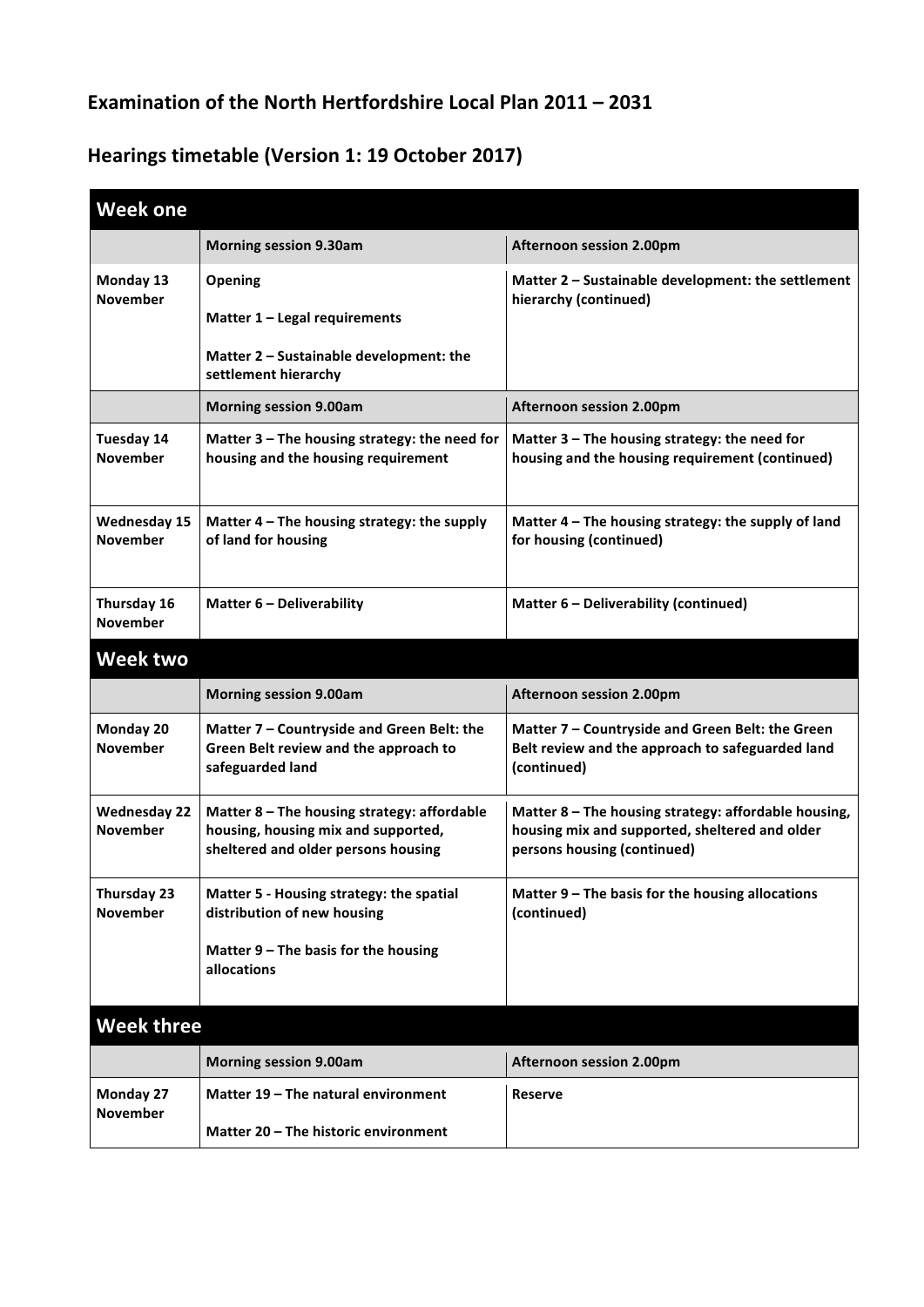| <b>Wednesday 29</b><br><b>November</b> | Matter 15 - Countryside and Green Belt: the<br>policy approach to the Green Belt, Rural<br>Areas beyond the Green Belt and Urban<br><b>Open Land</b> | Matter 17 - Design (including air quality)                                                                                   |
|----------------------------------------|------------------------------------------------------------------------------------------------------------------------------------------------------|------------------------------------------------------------------------------------------------------------------------------|
| Thursday 30<br><b>November</b>         | Matter 16 - Transport and infrastructure                                                                                                             | <b>Reserve</b>                                                                                                               |
| <b>Week four</b>                       |                                                                                                                                                      |                                                                                                                              |
|                                        | <b>Morning session 9.00am</b>                                                                                                                        | <b>Afternoon session 2.00pm</b>                                                                                              |
| <b>Tuesday 12</b><br><b>December</b>   | Matter 13 - Economic development (B Class<br>Uses)                                                                                                   | Matter 13 - Economic development (B Class Uses)<br>(continued)                                                               |
| <b>Wednesday 13</b><br><b>December</b> | Matter 14 - Town and Local Centres                                                                                                                   | Matter 14 - Town and Local Centres (continued)                                                                               |
|                                        |                                                                                                                                                      | Matter 18 - Healthy communities                                                                                              |
| <b>Week five</b>                       |                                                                                                                                                      |                                                                                                                              |
|                                        | <b>Morning session 9.00am</b>                                                                                                                        | <b>Afternoon session 2.00pm</b>                                                                                              |
| <b>Monday 5</b>                        | Matter 10 - Letchworth                                                                                                                               | Matter 10 - Letchworth (continued if necessary)                                                                              |
| February                               |                                                                                                                                                      | Matter 10 - Royston                                                                                                          |
| Tuesday 6<br><b>February</b>           | Matter 10 - Baldock (including Bygrave)                                                                                                              | Matter 10 - Hitchin                                                                                                          |
| <b>Wednesday 7</b><br>February         | Matter 10 - Luton & Cockernhoe                                                                                                                       | Matter 10 - Luton & Cockernhoe (continued if<br>necessary)                                                                   |
|                                        |                                                                                                                                                      | Matter 11 - Oaklands, Offley, Pirton, Preston                                                                                |
| Thursday 8<br><b>February</b>          | Matter 11 - Ashwell, Barkway, Barley,<br><b>Breachwood Green, Hexton, Kimpton</b>                                                                    | Matter 11 - Ashwell, Barkway, Barley, Breachwood<br>Green, Hexton, Kimpton (continued if necessary)                          |
|                                        |                                                                                                                                                      | <b>Reserve</b>                                                                                                               |
| <b>Week six</b>                        |                                                                                                                                                      |                                                                                                                              |
|                                        | <b>Morning session 9.00am</b>                                                                                                                        | <b>Afternoon session 2.00pm</b>                                                                                              |
| Monday 26<br>February                  | Matter10/11 - Stevenage (Great Ashby),<br>Graveley (including North of Stevenage) and<br><b>Knebworth</b>                                            | Matter10/11 - Stevenage (Great Ashby), Graveley<br>(including North of Stevenage) and Knebworth                              |
| <b>Tuesday 27</b><br>February          | Matter 11 – Ickleford and Lower Stondon                                                                                                              | Matter 11 - Little Wymondley, Codicote                                                                                       |
| <b>Wednesday 28</b><br>February        | Matter 11 - St. Ippolyts, Reed, Sandon,<br>Therfield, Weston, Whitwell (St. Paul's<br><b>Walden Parish)</b>                                          | Matter 11 - St. Ippolyts, Reed, Sandon, Therfield,<br>Weston, Whitwell (St. Paul's Walden Parish<br>(continued if necessary) |
|                                        |                                                                                                                                                      | Reserve                                                                                                                      |
| Thursday 1<br><b>March</b>             | Matter 12 - The housing strategy: provision<br>for gypsies, travellers and travelling<br>showpeople                                                  | Reserve                                                                                                                      |